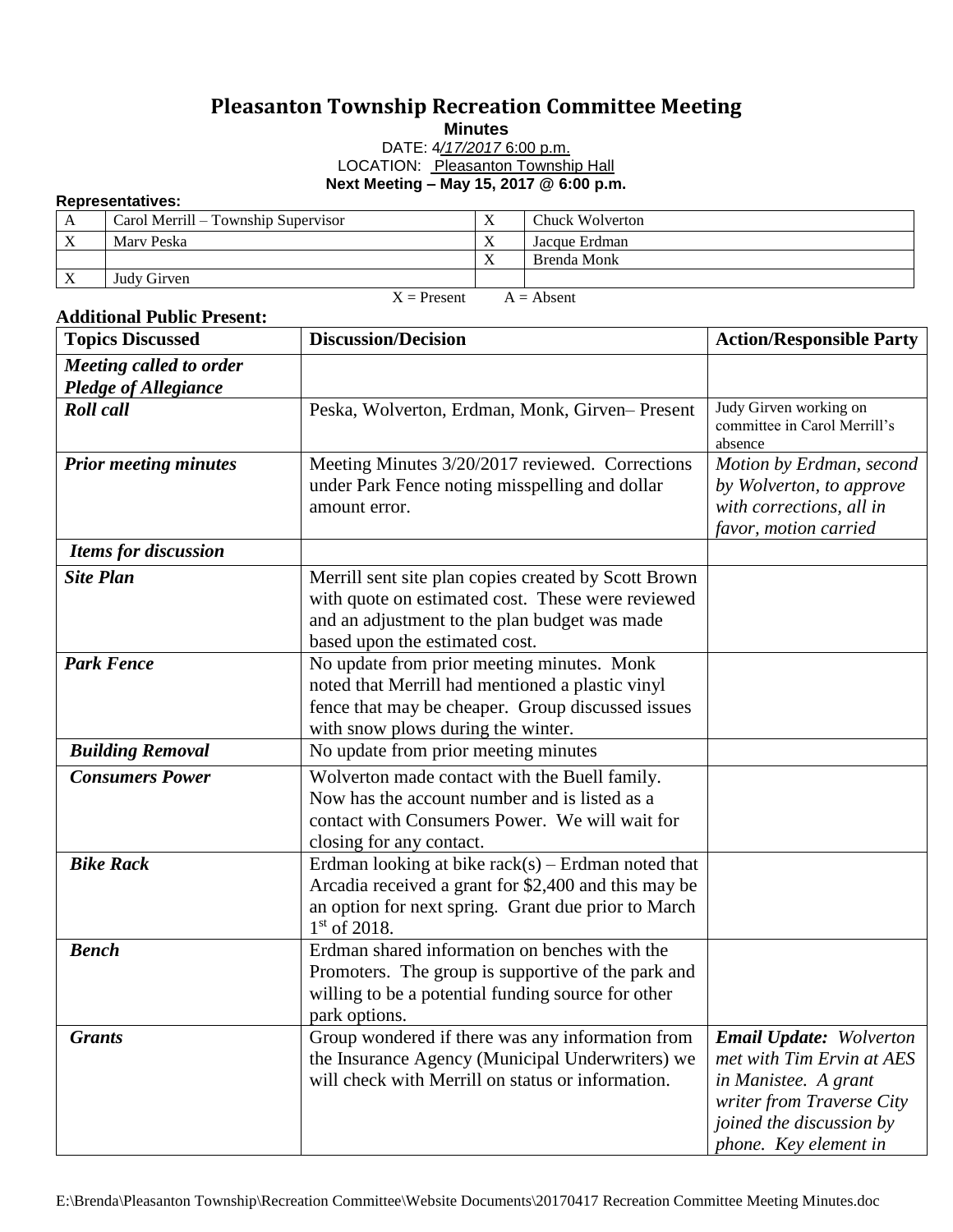|                                  |                                                        | obtaining grant money is       |
|----------------------------------|--------------------------------------------------------|--------------------------------|
|                                  |                                                        | for the park to be an          |
|                                  |                                                        | "Explore the Shore" site       |
|                                  |                                                        | for Manistee County.           |
|                                  |                                                        | Grant money is readily         |
|                                  |                                                        | available.                     |
|                                  |                                                        | Wolverton noted getting a      |
|                                  |                                                        | draft site plan by Pat         |
|                                  |                                                        | <b>Bentley and Spicer</b>      |
|                                  |                                                        | Engineering at no cost to      |
|                                  |                                                        | us. Will have more at the      |
|                                  |                                                        | next meeting.                  |
| <b>Signage</b>                   | No update from last meeting.                           | <b>Email Update: Wolverton</b> |
|                                  | Group discussed the need for additional signage        | verified with a Road           |
|                                  | regarding No Lifeguard on Duty, and Park               | Commission manager             |
|                                  | Rules/Ordinance information, and park hours. It is     | from another county that t     |
|                                  | felt that there needs to be at least two signs, one on | he State Police have to        |
|                                  | the water side and another on the park side.           | approve placement o no         |
|                                  |                                                        | parking signs for Road         |
|                                  | Additional estimated cost added to the signage line    | commissions. The Park          |
|                                  | on the tentative budget/items area.                    | has to open before the         |
|                                  | Also discussed was having a sign noting that the       | study will be done.            |
|                                  | park was funded by DNR Grant.                          |                                |
| Swim Buoy's                      | No update $-$ Monk now has phone number of the         |                                |
|                                  | Marine Officer and will contact. Hope to have          |                                |
|                                  | more information at the next meeting.                  |                                |
|                                  | Information regarding cost of buoy's shared with       |                                |
|                                  | the group. This includes the buoys, anchors, rope      |                                |
|                                  | etc It was noted that we want to include Life          |                                |
|                                  | Ring's as well in this area for safety.                |                                |
|                                  | Also discussed Dayton Club boat access and how         |                                |
|                                  | far away is needed for swimming.                       |                                |
| <b>Portable Toilets</b>          | No update from prior meeting at this time.             |                                |
| <b>Garbage containers</b>        | No update from prior meeting a this time               |                                |
| Park                             | Merrill noted in an email from Tamara Jorkasky,        |                                |
|                                  | Grant Coordinator that there will be language in the   |                                |
|                                  | project agreement once it is available. A couple of    |                                |
|                                  | statements that will be included are:                  |                                |
|                                  | "eliminate all pre-existing non-recreation uses in     |                                |
|                                  | the project area within 90 days of the date of         |                                |
|                                  | acquisition, unless otherwise approved by the          |                                |
|                                  | Department in writing."                                |                                |
|                                  | " remove existing structures or make the site ready    |                                |
|                                  | for an appropriate use in a reasonable time from       |                                |
|                                  | after completion of the acquisition."                  |                                |
|                                  | Public should be able to access however it does not    |                                |
|                                  | have to be developed immediately.                      |                                |
| <b>American Disabilities Act</b> | No updates at this time                                |                                |
|                                  |                                                        |                                |